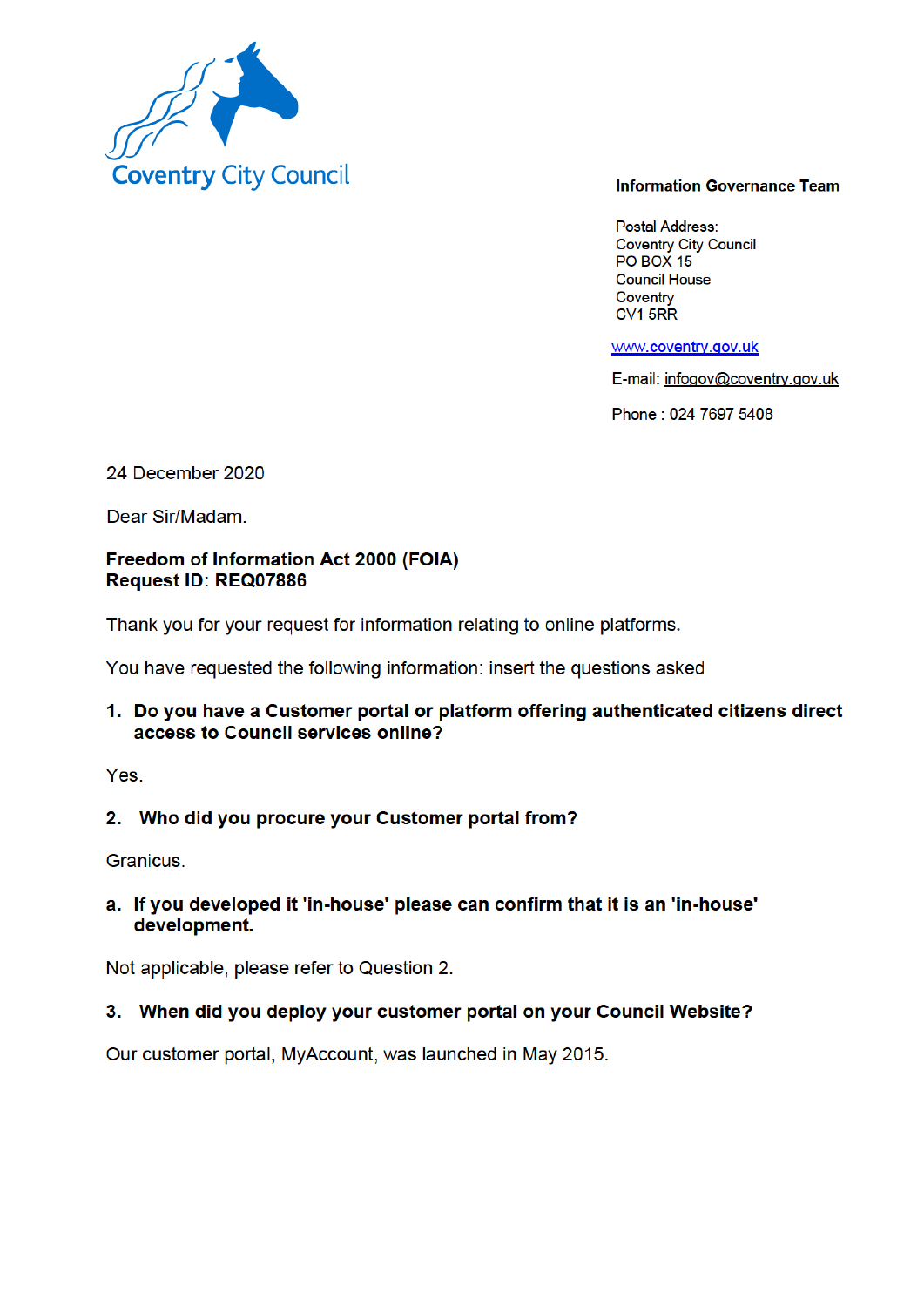# **4. What services can citizens access via your Customer portal?**

Following careful consideration, the information you requested falls under the exemption(s) in Section 21 of the Freedom of Information Act 2000, which relates to 'information reasonably accessible to the applicant by other means.'

The exemption applies as the information is published and publicly available to view by accessing the Council website, please use the following link:

https://myaccount.coventry.gov.uk/MyServices

# **5. Do all services provided on the platform offer an online form or a paper form or downloadable PDF form, can you give an example of a service still reliant on a paper or a downloadable PDF form**

No, services available through our customer portal are primarily online forms only. However, some services offer a downloadable form in addition to the online form, an example of this is the Information Governance Team for Subject Access Requests.

### **6. Can you confirm that all the services offered that do have an online form meet the international WCAG 2.1 AA accessibility standard?**

We confirm Granicus' Firmstep platform meets the WCAG 2.11 AA accessibility standard.

# **a. Can you provide either a copy or a link to your accessibility statement that explains to the citizen how accessible your services are?**

Following careful consideration, the information you requested falls under the exemption(s) in Section 21 of the Freedom of Information Act 2000, which relates to 'information reasonably accessible to the applicant by other means.'

The exemption applies as the information is published and publicly available to view by accessing the Council website, please use the following link:

https://www.coventry.gov.uk/accessibility

# **b. Where you use a third party to supply a service can you also include in your response a copy or a link of their accessibility statement?**

We are unable to answer this question as it is unclear what your definition of 'supply a service is'. In order to collate the information, we would have to approach every Service Area of the Council in order to first ascertain if a third party is commissioned to supply a service and then identify if they possess an accessibility statement.

We have estimated that the cost of meeting your request would exceed the cost limit of £450 specified in the Freedom of Information and Data Protection (Appropriate Limit and Fees Regulations 2004). This represents the estimated cost of one person spending 18 hours or more, in determining whether the information is held, locating, retrieving and extracting it. Your request has been refused under section 12(2) of the Act.

However, in order to fulfil our obligations under Section 16 of the FOI Act to advise and assist you, we advise that if you were to clarify any specific Service Areas you wish for the information to relate to we would be able to conduct searches within the time limit.

The supply of information in response to a freedom of information request does not confer an automatic right to re-use the information. You can use any information supplied for the